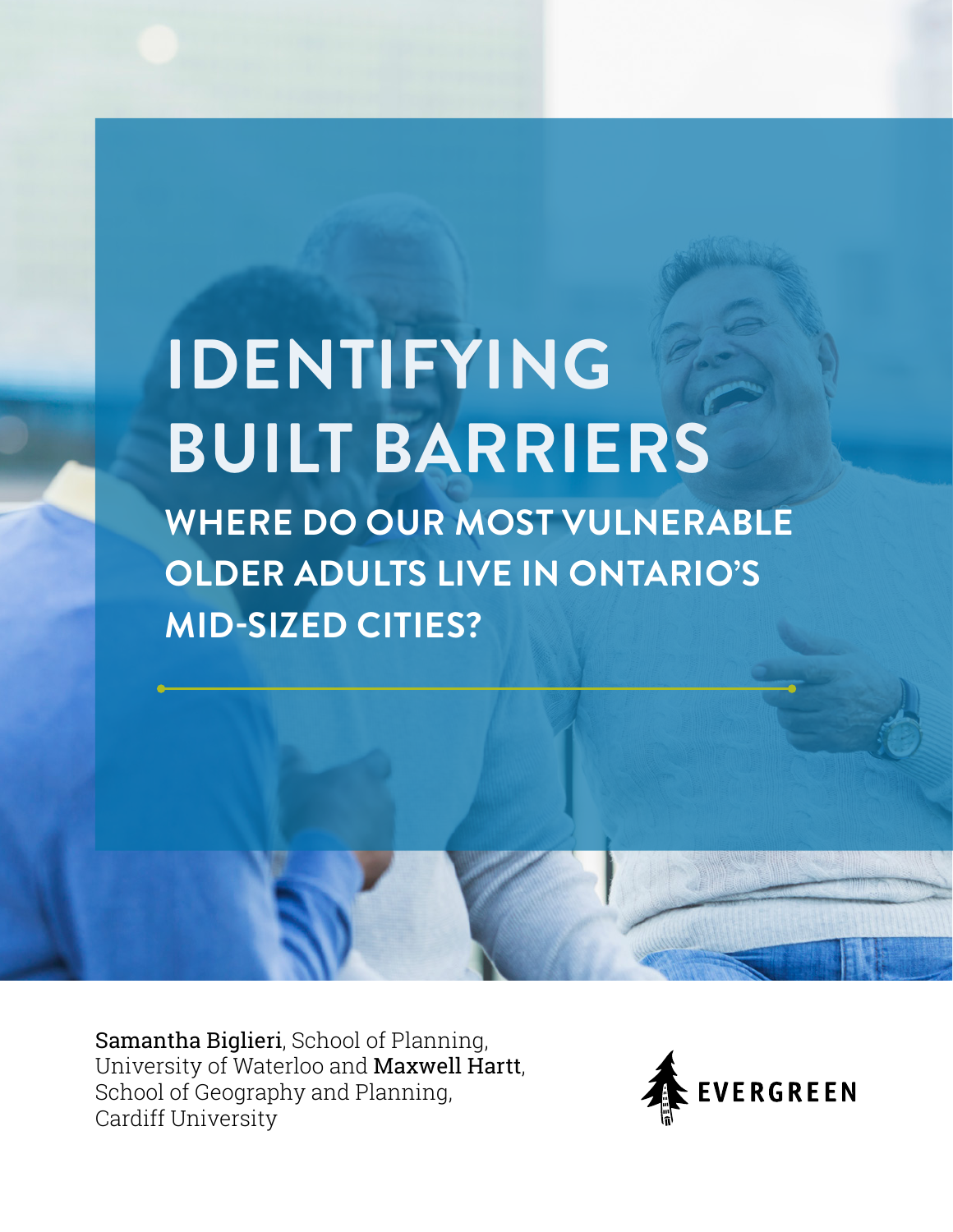## INTRODUCTION

Rapid population aging and mass migration to cities are the greatest demographic shifts of our time. In Canada, older adults outnumbered children for the first time in 2015 (Statistics Canada, 2015), and population projections indicate that all municipalities over 10,000 people in Ontario will see an increase in their older adult populations (Hartt & Biglieri, 2017). Overwhelmingly, older adults in this country have expressed a desire to age-in-place, but this begs the question: how well do the places we live support the health and wellbeing of older adults? To begin to answer this question, this research seeks to understand the "double risk" that many older adults live with: the potential of being disadvantaged by social determinants of health and being further disadvantaged by living in a non-supportive neighbourhood. This paper seeks to understand where older adults in mid-sized cities (MSCs) with more vulnerability risk factors (poverty, living alone, aged 85+, etc.) are living, and if those neighbourhoods can be classified as unsupportive or supportive built environments. Research on the impact of the built environment for older adults tends to focus on major cities like Toronto and Montreal, rather than MSCs. MSCs tend to be treated as single entities, as opposed to having diverse neighbourhood types, which impact health and wellbeing in diverse ways. We know that MSCs are not homogenous, and neither should be their policy responses—which is why this research examines vulnerability risk factors through a neighbourhood-by-neighbourhood lens. Overall, we found that an extremely large proportion

of vulnerable older adults are living in unsupportive built environments in MSCs. This means a substantial portion of our potentially most vulnerable older adults are also being limited by, and facing significant barriers in, their physical surroundings. This "double risk" must be identified, measured, and taking into consideration to ensure the health and wellbeing of older Canadians.

# AGING AND THE BUILT ENVIRONMENT

The importance of the built environment and place in the health and wellbeing of older adults has been recognized through the decade-old World Health Organization policy on Age-Friendly Cities (AFCs). AFC policies have been endorsed by federal and provincial levels of government in Canada to encourage municipalities to plan for their aging populations by conducting extensive public consultation and assessing eight domains of age-friendliness (the eight domains are: outdoor spaces and public buildings; transportation; housing; social participation; respect and social inclusion; civic participation and employment; communication and information; and community supports and health services) (Ontario Seniors Secretariat, 2013). See figure one. However, criticism of the policy remains, primarily because it tends to be applied in a uniform way that lacks important context-specific detail (Buffel, Philipson, & Scharf, 2012; Scheidt & Windley, 2006). Research

Research on population projections and AFC policy uptake in Ontario shows that cities with the greatest projected demographic share of older adults are the least likely to have started age-friendly planning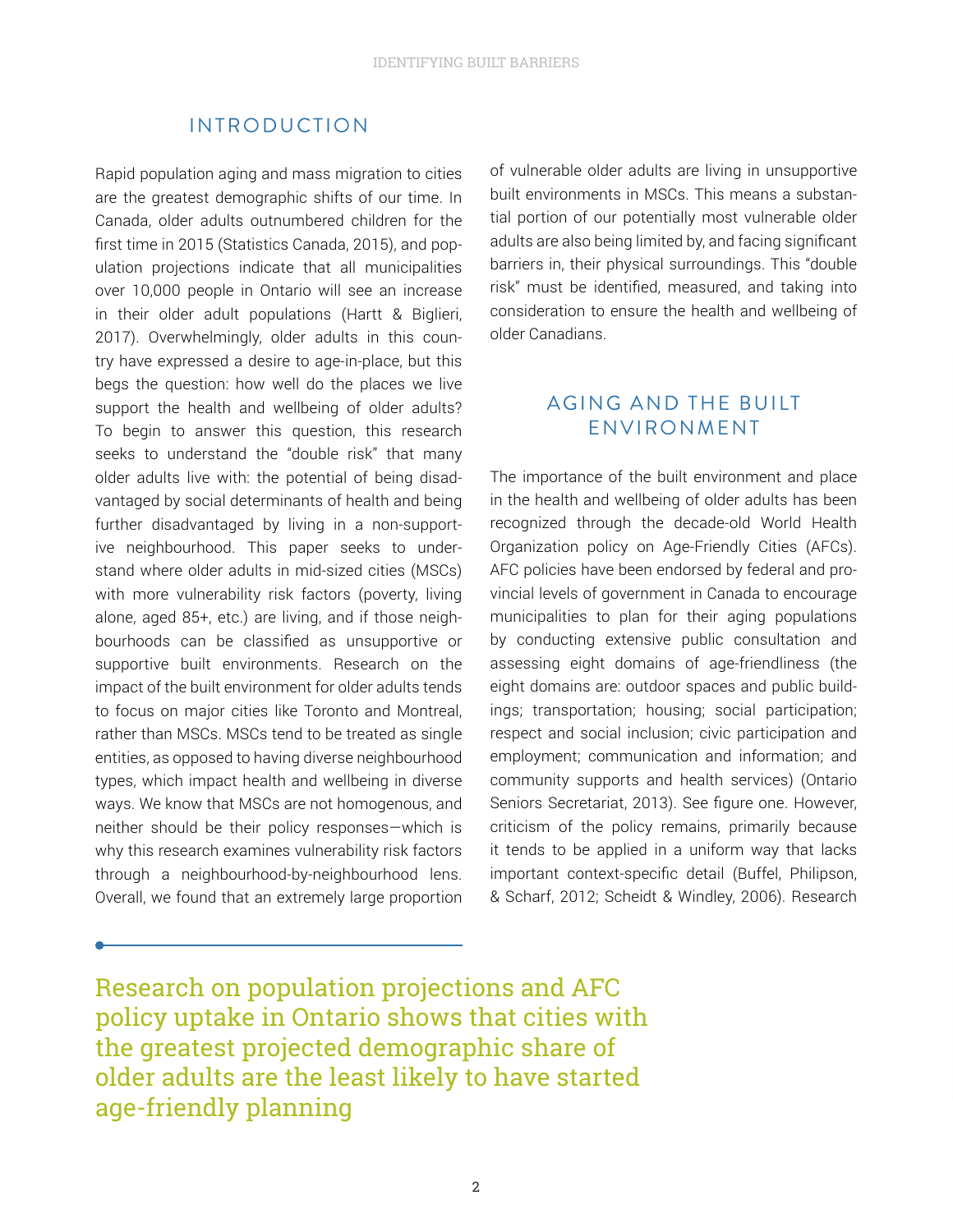on population projections and AFC policy uptake in Ontario shows that cities with the greatest projected demographic share of older adults are the least likely to have started age-friendly planning (Hartt & Biglieri, 2017). Fortunately, 89% of MSCs have started AFC planning, however the quality and status of those plans are unknown (Hartt & Biglieri, 2017).

## **Figure 1:** The eight domains of age-friendliness



Older adults are more likely than other age groups to spend more time in their immediate neighbourhoods (Glass & Balfour, 2008; Kerr, Rosenberg & Frank, 2012). Research on activity/ life spaces indicates that as we age, so too do our life spaces—they effectively shrink, making it important to understand the impact of one's immediate built environment on the wellbeing of the individual (Rosso, Auchincloss & Michael, 2011). The Chief Public Health Officer of Canada (2017) recently released a report highlighting the need to focus more research on the built environment's impacts on health—specifically, the importance of encouraging physical activity, promoting healthy food options, and supporting mental wellness, especially for vulnerable populations like older adults. While there is still much to be learned on how the places we live impact our health, research shows that walkable, mixed-use neighbourhoods with good public transport and easy access to services/family/friends tend to produce higher levels of physical activity in older adults (Kerr, Rosenberg & Frank, 2012) as well as higher levels of social interaction and social capital (Leyden, 2003; Chief Public Health Officer of Canada, 2017). In addition, the Improving Health By Design Report done by the Chief Medical Officers of Health in the Greater Toronto and Hamilton Area called on public health policymakers and planners to encourage the creation of walkable mixed-use neighbourhoods as a way to combat chronic disease and encourage active transportation (2014). The concept of a supportive, walkable, and widely accessible neighbourhoods is particularly salient when considering the transportation options for older adults who have lost their driver's licenses and live in places with poor public transit and faraway amenities. With this concept in mind, the following research defines a supportive built environment as a neighbourhood with an assessed neighbourhood typology of an "active core" as defined and identified by Gordon & Janzen's (2013) classification system.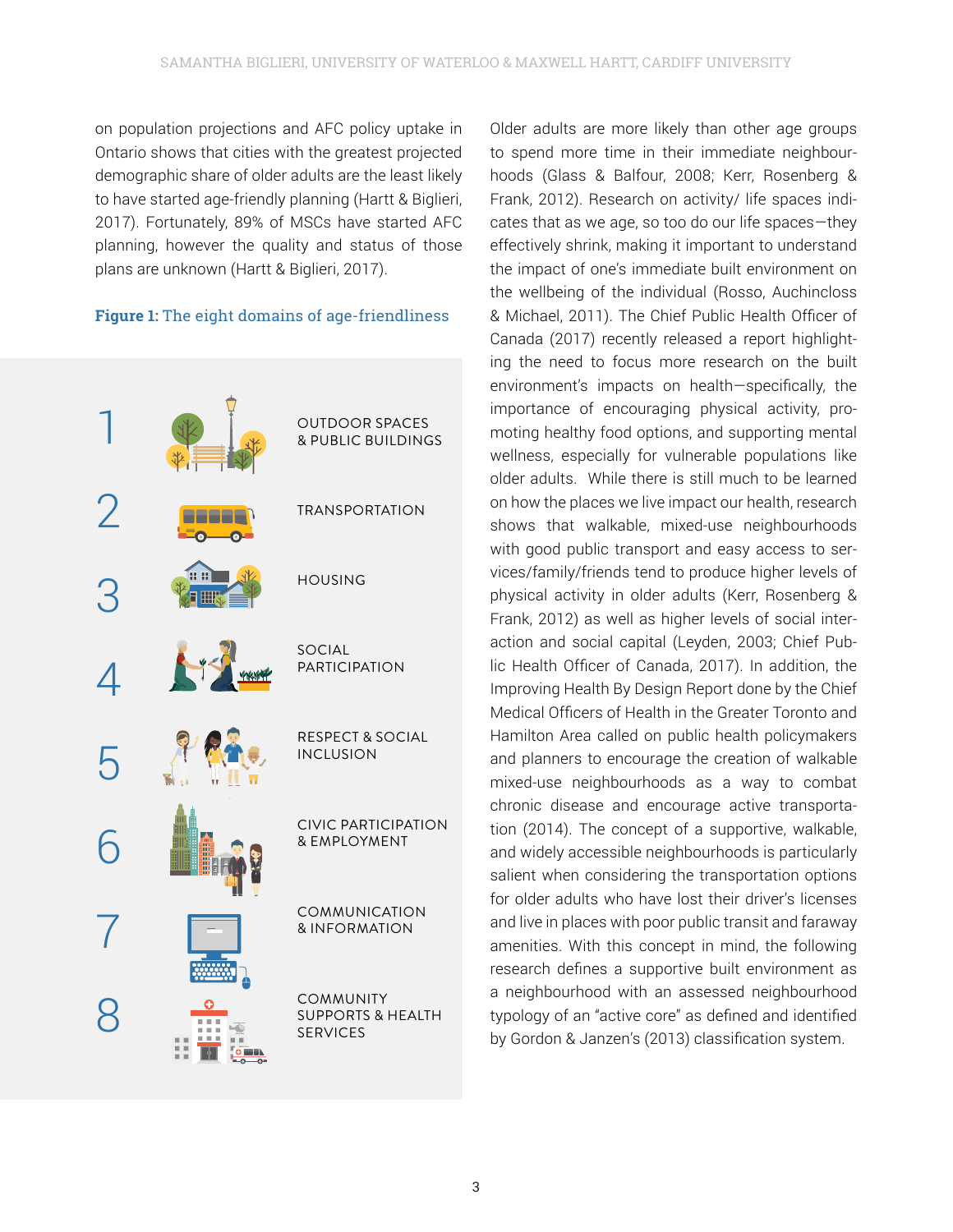# CATEGORIZING SUPPORTIVE **VS.** UNSUPPORTIVE BUILT ENVIRONMENTS IN CANADA

Classifying neighbourhood types allows practitioners and researchers to (1) better understand macro-level impacts of planning policies and make recommendations about future policy updates, and upgrades in infrastructure investments (e.g. community centres, public transit improvements, sidewalk upgrades, etc.). And (2) understand the interactions between the social determinants of health and the built environment to develop more responsive policies for all municipal departments. For example, this exercise could identify if there are particular types of services/policies that might be needed for certain neighbourhoods based on the interaction between area demographics and built environment type and be combined with other data sources (like extensive public consultation) in order to make better municipal policies.

The question becomes – how do we classify built environments in Canada? After dozens of empirical experiments, Gordon & Janzen (2013) found that the most effective and precise way to define the Canadian urban and suburban landscape was through transportation behaviour models. Their extensive study, which took over five years and examined every neighbourhood in all 33 census metropolitan areas (CMAs), resulted in a four-part typology. Generally<sup>1</sup>, the four types can be defined as:

#### **Table 1:** The four types of neighbourhoods



<sup>1</sup> See Gordon & Shirokoff (2014, p. 10) for technical definitions.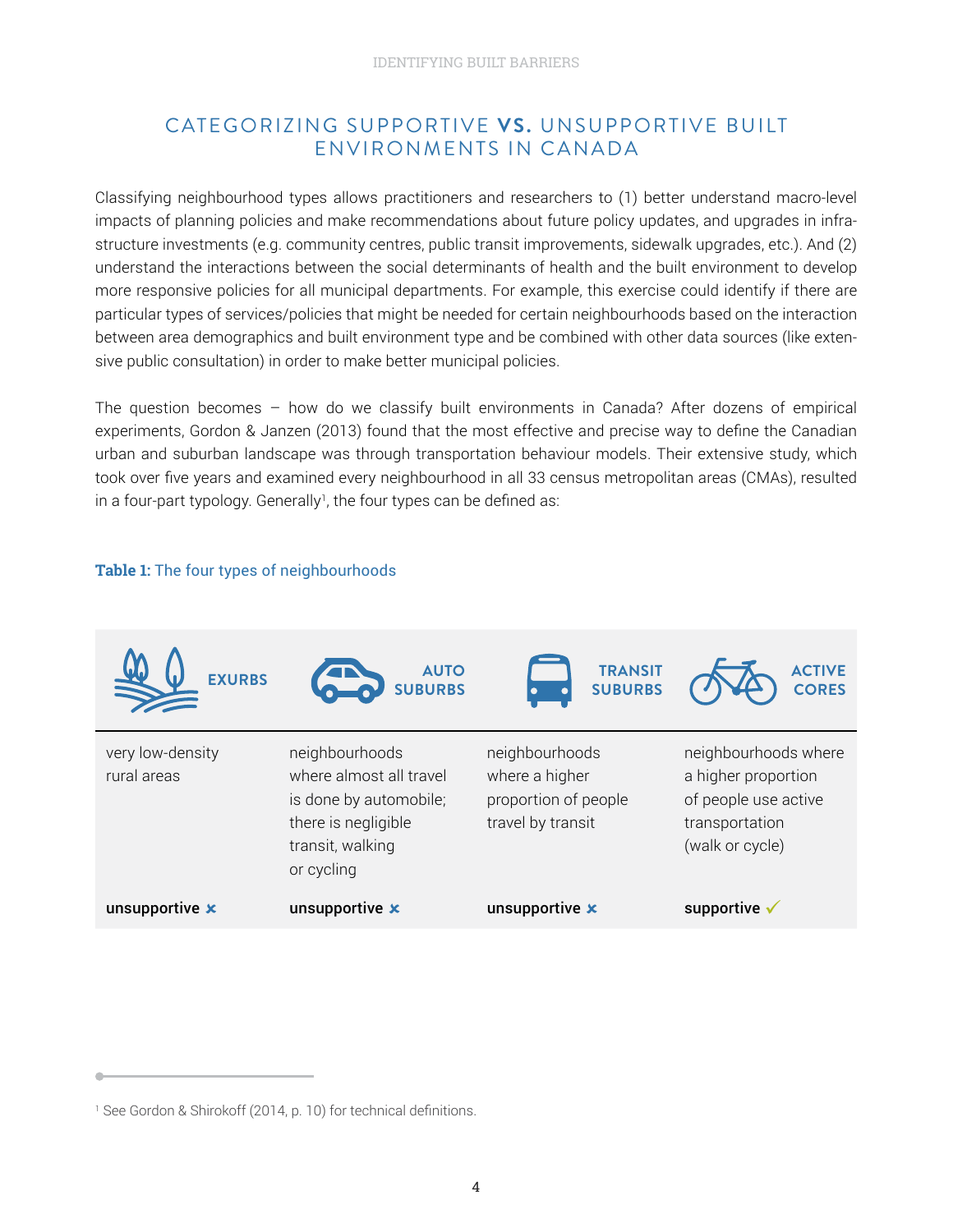In this paper, we use Gordon et al.'s (2013, 2014) neighbourhood analysis of Ontario MSCs as operational variables of levels of built environment support. We consider active core neighbourhoods to be supportive built environments, while transit suburbs, auto suburbs, and exurbs are considered unsupportive built environments: trips are more likely to be accomplished on foot within active cores, whereas the other typologies are automobile dependant. As demonstrated previously, research on older adults have indicated that walkable neighbourhoods (which are identified as 'active cores' by Gordon & Janzen, 2013) are more likely than suburban neighbourhoods to be supportive by encouraging active transportation, social interaction, and facilitating mobility. In addition, this model allows us to identify supportive neighbourhoods that are not necessarily in the centre of the city—often as a result of policies like Transit-Oriented Development (Gordon & Janzen, 2013, p. 214).

# C APTURING THE **VULNERABILITY OF** OLDER ADULTS

The overaching goal of our research is to better understand the "double risk" of aging for many older Canadians. So far, we have discussed the importance of the built environment for aging individuals, but what about the vulnerability of the individuals themselves? Before outlining how we measured vulnerability, it is important to unpack the term itself. "The concept of vulnerability differs from other social science concepts that describe 'negative states', such as poverty, neglect and exclusion, in its potentiality and therefore the avoidability of its undesirable outcomes," (Schröder-Butterfil & Marianti, 2006, p. 14).

We use this term because it underscores that while this research identifies where the most vulnerable may live, there is a strong opportunity to change their outcomes through interventions in the built environment and through policy in programs/services (for example, through the AFC framework). Our operational definition of vulnerability for this work is based on three demographic factors:

#### 1. being over 85

(which is associated with greater risk for issues with mobility/illness and is a good indication of activity space size [Hodge, 2008])

- 2. living in poverty (which is a risk factor for mortality)
- 3. living alone

(which has been associated with social isolation and therefore decreased physical and mental health [Cornwell & Waite, 2009]).

Social scientists have cautioned that the studying of vulnerability is quite complex, and should be understood as a confluence of a whole history of life experiences and coping mechanisms requiring detailed qualitative review (Schröder-Butterfil & Marianti, 2006, p.14). However, from a public policy perspective, Klinenberg's (2002) social autopsy of the heat wave disaster in Chicago in 1995 (in which an estimated 739 people died from heat-related causes, the majority of whom were elderly, poor residents) tells us that studying proxy measures of vulnerability are vital to avoid risking the undercounting of vulnerable older adults. Klinenberg (2002) notes that the surveying of vulnerable older adults is a nearly impossible task, as those who come out to public meetings and participate in research are likely to be older adults who are considered quite active in the community. The concept of staying in one's own home has been glorified in society, and many older adults fear losing their independence. As a result,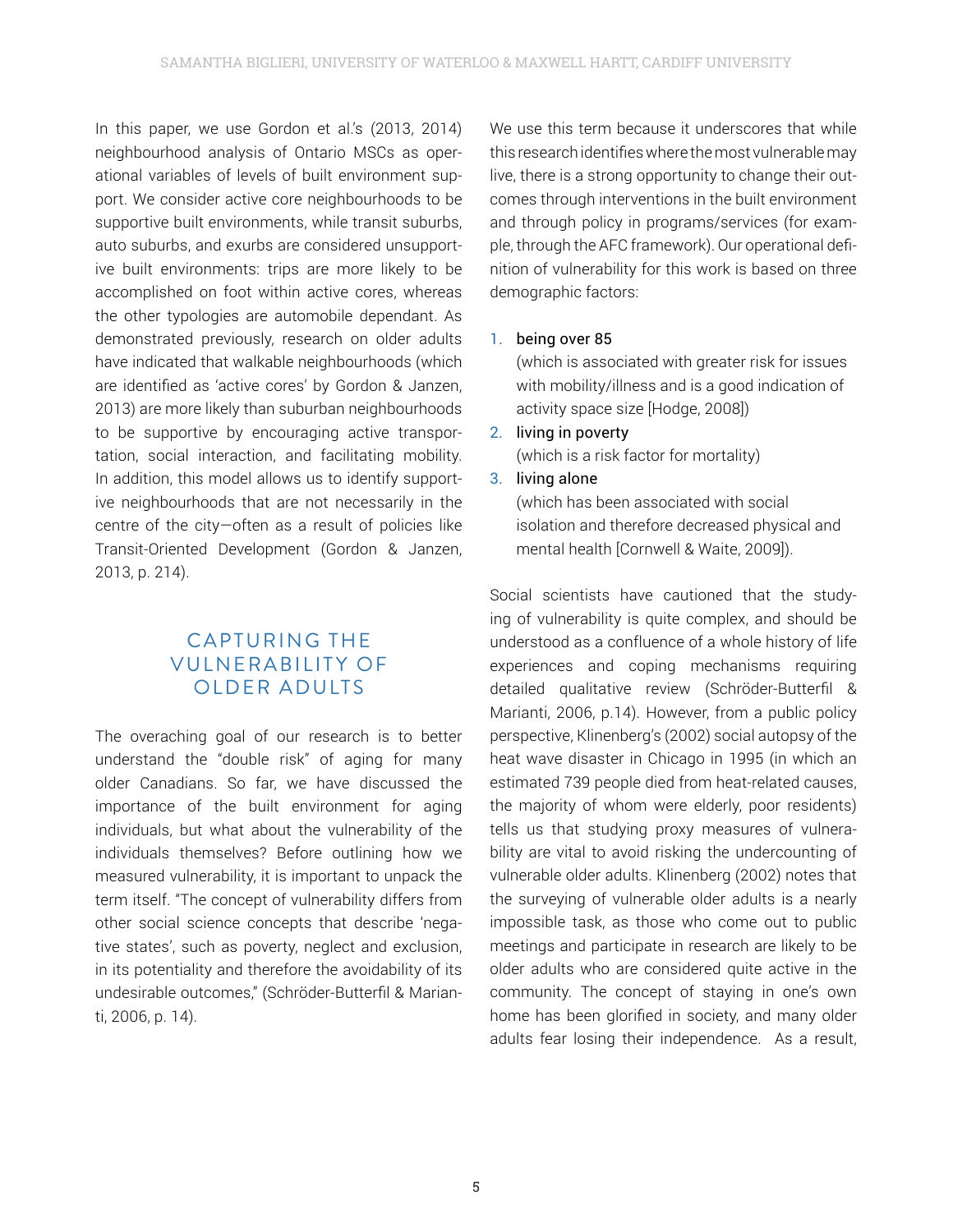those struggling with issues living at home may be less likely to ask for help or become politically involved. This research is not arguing that an 86-yearold individual living alone and below the poverty line is not capable of staying in her house. Rather, that we as policy makers need to be aware of where people live so that services can be targeted and retrofits to unsupportive neighbourhoods can be prioritized.

## METHODOLOGY

Our study examined every neighbourhood in 14 of Ontario's Mid-Sized Cities (as defined by their CMA): Ottawa, Hamilton, London, Kitchener-Cambridge-Waterloo, St. Catharines-Niagara, Oshawa, Windsor, Barrie, Greater Sudbury, Kingston, Guelph, Brantford, Thunder Bay, and Peterborough. Following Gordon & Janzen (2013), all data was collected at the census tract level from Statistics Canada as a proxy for neighbourhoods. In total, we examined 2,267 census tracts (1,116 from MSCs and 1,151 from Toronto). Data for the built environment type (supportive or unsupportive) was compiled from Gordon & Shirokoff (2014). All other variables were collected from the 2016 Census.

Overall, we found that an extremely large proportion of vulnerable older adults are living in unsupportive built environments in MSCs. Table 1 shows the absolute number of vulnerable residents living in all 14 MSCs examined. In total, we found that there were over 160,000 adults 65 years of age or older living alone (81%) and over 60,000 (77%) living in low income were living in unsupportive built environments. For older adults 85 years of age and above, a more likely to be vulnerable group, the results were similar. Over 30,000 (84%) were living alone in unsupportive built environments and over 8,000 (75%) were living with low incomes in unsupportive built environments.

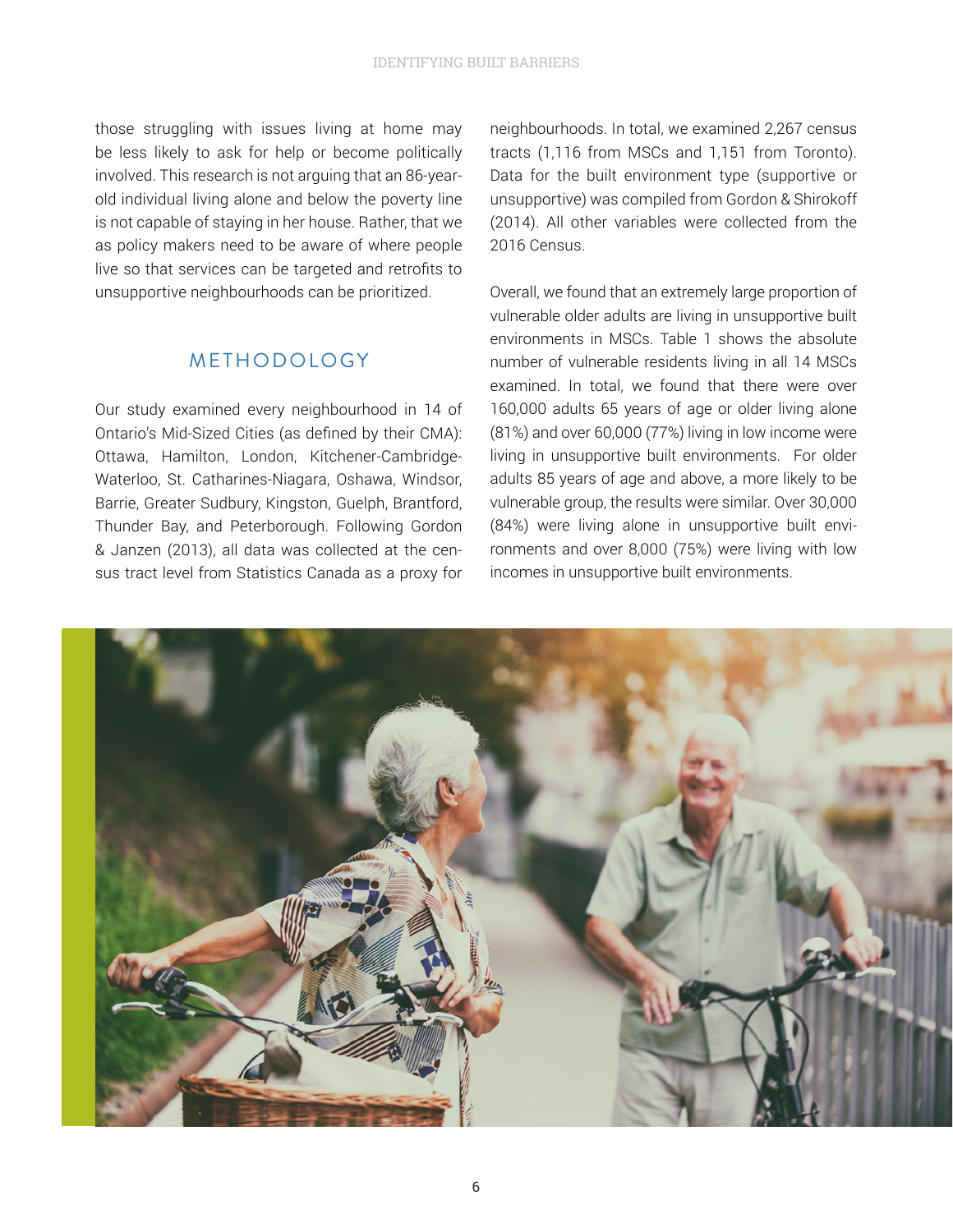|                     | # OF ONTARIO MSC RESIDENTS                    |                                                 | # OF TORONTO RESIDENTS                        |                                                 |
|---------------------|-----------------------------------------------|-------------------------------------------------|-----------------------------------------------|-------------------------------------------------|
|                     | <b>SUPPORTIVE BUILT</b><br><b>ENVIRONMENT</b> | <b>UNSUPPORTIVE</b><br><b>BUILT ENVIRONMENT</b> | <b>SUPPORTIVE BUILT</b><br><b>ENVIRONMENT</b> | <b>UNSUPPORTIVE</b><br><b>BUILT ENVIRONMENT</b> |
| 65+ Living<br>Alone | 36,715                                        | 161,380                                         | 27,640                                        | 142,130                                         |
| $65+$ Low<br>Income | 18,035                                        | 60,885                                          | 15,205                                        | 96,945                                          |
| 85+ Living<br>Alone | 5,870                                         | 30,105                                          | 4,035                                         | 26,930                                          |
| $85+$ Low<br>Income | 2,744                                         | 8,372                                           | 2,043                                         | 13,305                                          |

## **Table 2:** Number of vulnerable MSC and Toronto older adults in unsupportive built environments

Table 2 also shows the results for Toronto's neighbourhoods for comparison. In Toronto, a city with considerably more active core neighbourhoods, the proportion of vulnerable older adults in unsupportive built environments was actually slightly higher. Unsupportive built environments were found to be home to over 140,000 (84%) adults 65+ living alone, almost 100,000 (86%) adults 65+ living in low income, over 25,000 (87%) adults 85+ living alone, and almost 15,000 (87%) adults 85+ living in low income. Although we cannot say for certain how many older individuals are both living alone and in low income in supportive built environments due to the structure of the census data, the extremely high proportions do suggest that many do fall into this "double risk" category. Furthermore, the comparison to Toronto shows that the potential risks of vulnerable older adults living in unsupportive environments is not strictly a large or mid-sized city phenomenon, it is a considerable issue across the Canadian urban landscape.

Figure 2 (see next page) shows the percentage of vulnerable older adults living in unsupportive built environments in each of the fourteen MSCs examined in the study. Every single MSC had above 60% of their vulnerable older adults in every category living in unsupportive built environments. In most cities, the proportions of vulnerable adults in unsupportive built environments was close to 80%. Brantford was found to, generally, have the highest proportions, with 84% of low-income adults 85+ (highest), 93% of 85+ adults living alone (highest), 89% of 65+ low-income adults (second highest after Oshawa with 91%), and 85% of 65+ adults living alone (second highest after Oshawa with 86%) in unsupportive built environments. At the other end of the spectrum, Peterborough generally had the lowest percentages of vulnerable older adults living in unsupportive built environments.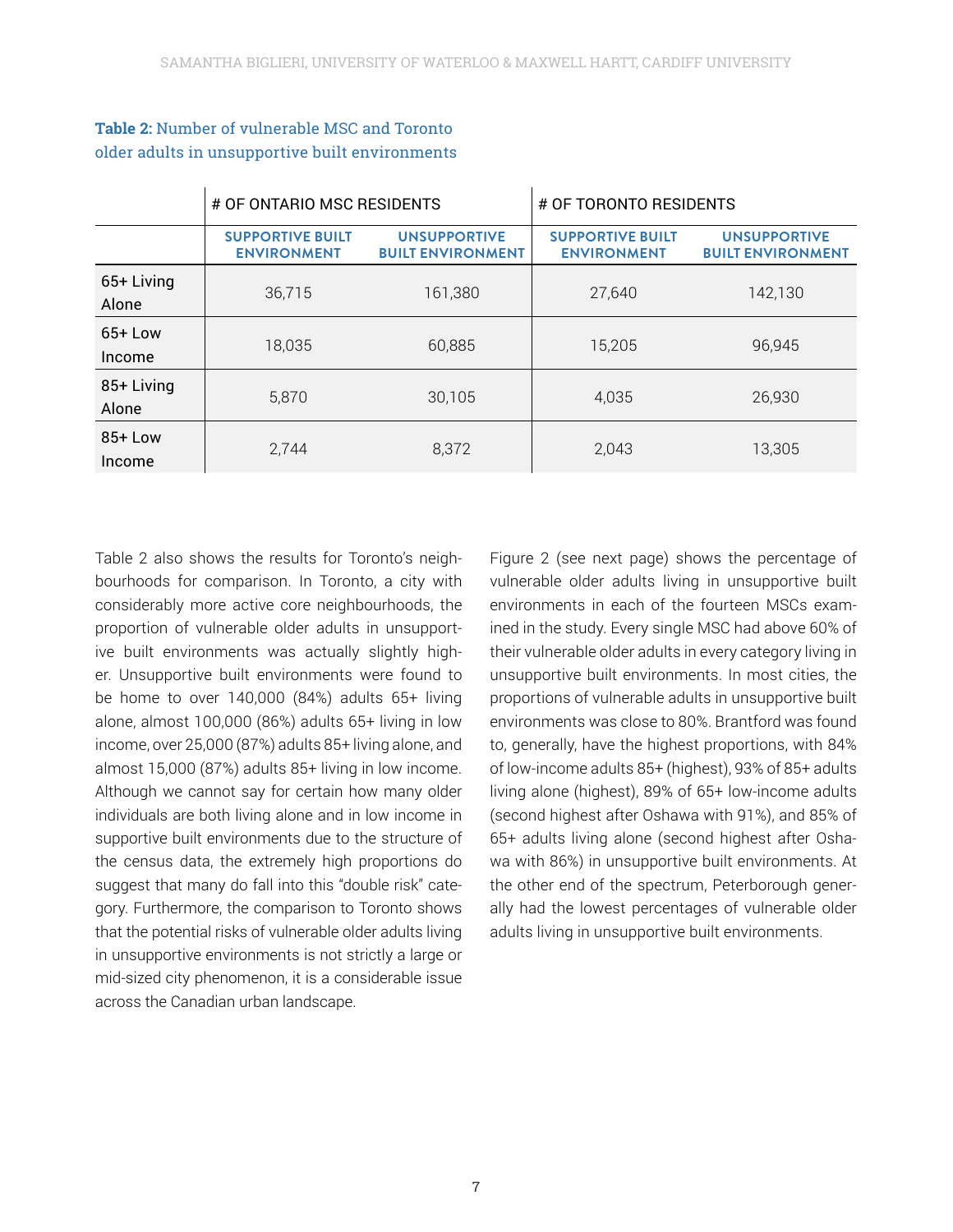

#### **Figure 2:** Percentage of vulnerable older adults living in unsupportive urban environments

*Source: Figure was created by authors – statistics Canada census referenced for background* 

This research found that overall, at least 60% of vulnerable older adults in MSCs are living in unsupportive built environments, with some municipalities ranging from 80-90%.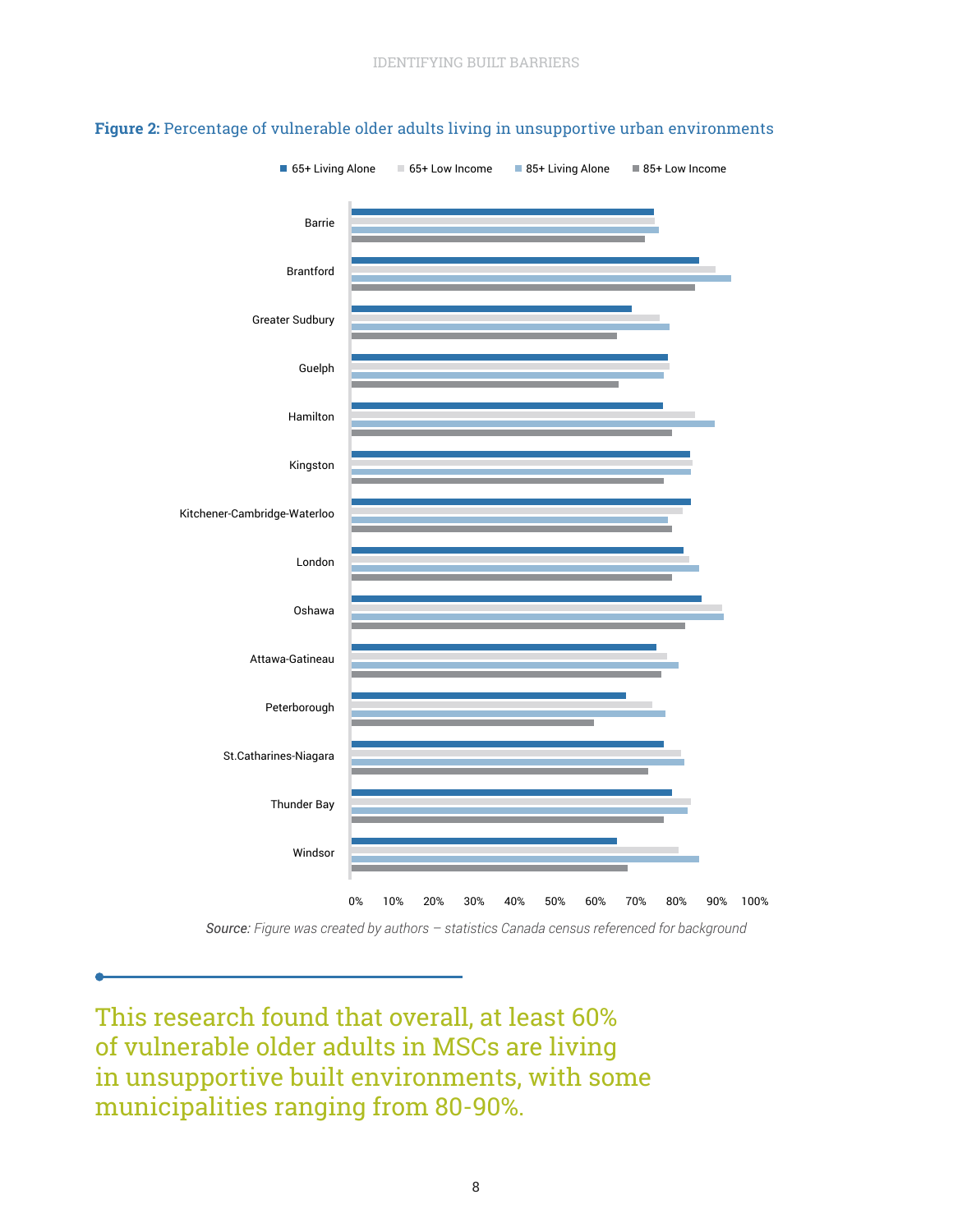We want to highlight how the design of these automobile-dependent neighbourhoods can make older adults more vulnerable; and when combined with other social determinants of health risk factors, the majority of older adults in MSCs are left facing a "double risk".

## **DISCUSSION**

The built environment domains of the AFC model (transportation, outdoor spaces and buildings, housing) are often cited as the easiest to evaluate, with domains like social inclusion being more complex. However, the built environment domains are often the hardest to change, as they require significant investment, and change tends to happen over longer periods of time. That being said, the difference between living in a supportive versus unsupportive built environment can be mitigated by the targeted delivery of services (Warner, Homsy & Morken, 2017) or through small improvements to the built environment (like improved public transit, more benches, safer traffic crossings, etc.), and the findings from this research could be used in decision-making for municipalities and to help decide where to direct services for older adults.

Finally, just because someone lives in an active core, does not mean that he or she is not socially isolated. Being able to know who is vulnerable is a difficult task, even with dedicated researchers. Using census counts as proxy numbers can be a valuable (albeit conservative) data source for monitoring and planning for vulnerable, older populations. Our study identified vulnerable older adults living in unsupportive built environments, individuals facing a "double risk", and provides important insight to help guide policy interventions.

## STUDY LIMITATIONS

In terms of study limitations, this research does not take into account self-selection of home location nor whether or not an individual has moved to be in that location. The research also is limited in understanding what type of housing an individual is living in. For example, someone living in a two-storey home who is unable to climb stairs may find their home inaccessible, while another person lives in an accessible apartment in the same neighbourhood. In addition, this study is not a longitudinal or cross-sectional study on the effect of the built environment on an individual's aging trajectory. Research on the long terms impacts of exposure to certain built environments still needs to be completed. Finally, this research was a bird's eye view of the types of neighbourhoods the potentially most vulnerable older adults live in MSCs, and subsequent policy work should try to understand qualitative experiences of aging in un/supportive built environments in the respective municipalities.

## RECOMMENDATIONS

"Canada is a suburban nation" (Gordon & Janzen, 2013, p.197), As such, perhaps the findings from this research on Ontario's MSCs are not surprising. However, we want to highlight how the design of these automobile-dependant neighbourhoods can make older adults more vulnerable; and when combined with other social determinants of health risk factors.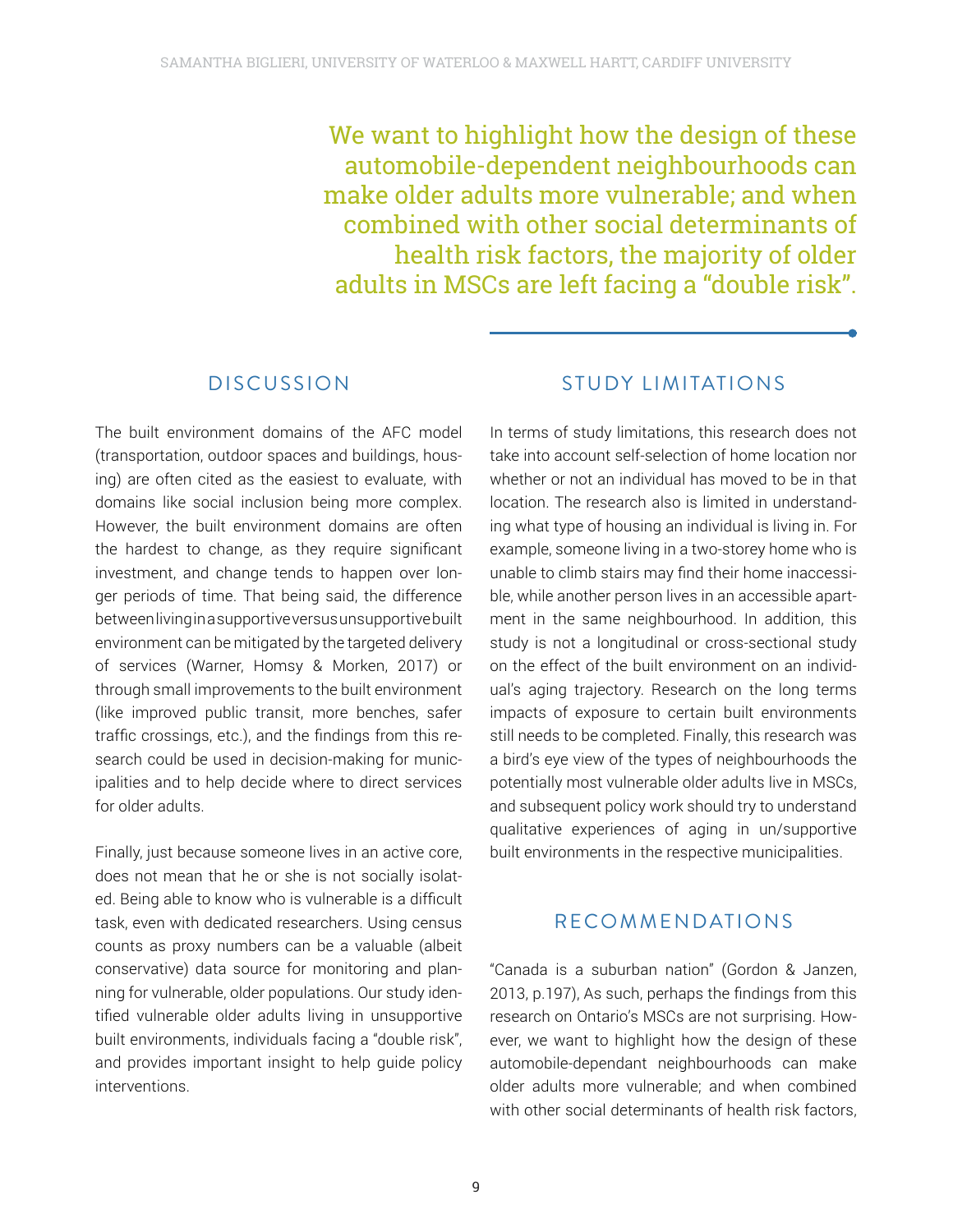

the majority of older adults in MSCs are left facing a "double risk." Consider the life-altering impact of losing your driver's license while living in an automobile-dependant neighbourhood--your life space shrinks, and likely so too does your independence. But, if you lived in a walkable neighbourhood, perhaps losing your license would have less of an impact because you are able to walk or transit to your desired destinations. However, there is a reason we used the term vulnerability in this paper: because of "its potentiality and therefore the avoidability of its undesirable outcomes" (Schröder-Butterfil & Marianti, 2006, p.14). In identifying these populations and areas as potentially more vulnerable than others, we have also opened the door for targeted policy intervention and, therefore, the reduction of vulnerability.

Considering the heterogeneity of neighbourhoods in MSCs, targeted policy intervention is crucial. How can we build Age-Friendly Cities if we do not know where our most vulnerable residents live? This research found that overall, at least 60% of vulnerable older adults in MSCs are living in unsupportive built

environments, with some municipalities ranging from 80-90%. This means a substantial portion of our potentially most vulnerable older adults are also living in an unsupportive built environment—a "double risk" in terms of health and wellbeing. These findings can offer policymakers some insights in understanding where those who may not attend public consultation meetings live in order to target further research and/or consultation as well as municipal services and programming. This research can also help municipalities target unsupportive built environments as neighbourhoods for retrofitting; update planning policies in these areas to encourage the development of neighbourhood commercial nodes, with more medium density homes (like stacked townhouses, walk-ups, mid-rise buildings); and expand public transportation networks. One way to improve the impact of AFC policies is by helping policymakers assess where the most vulnerable older adults live in their municipalities. This research is but part of a necessary toolkit to begin addressing context-specific issues and improving the lives of our most vulnerable older adults.